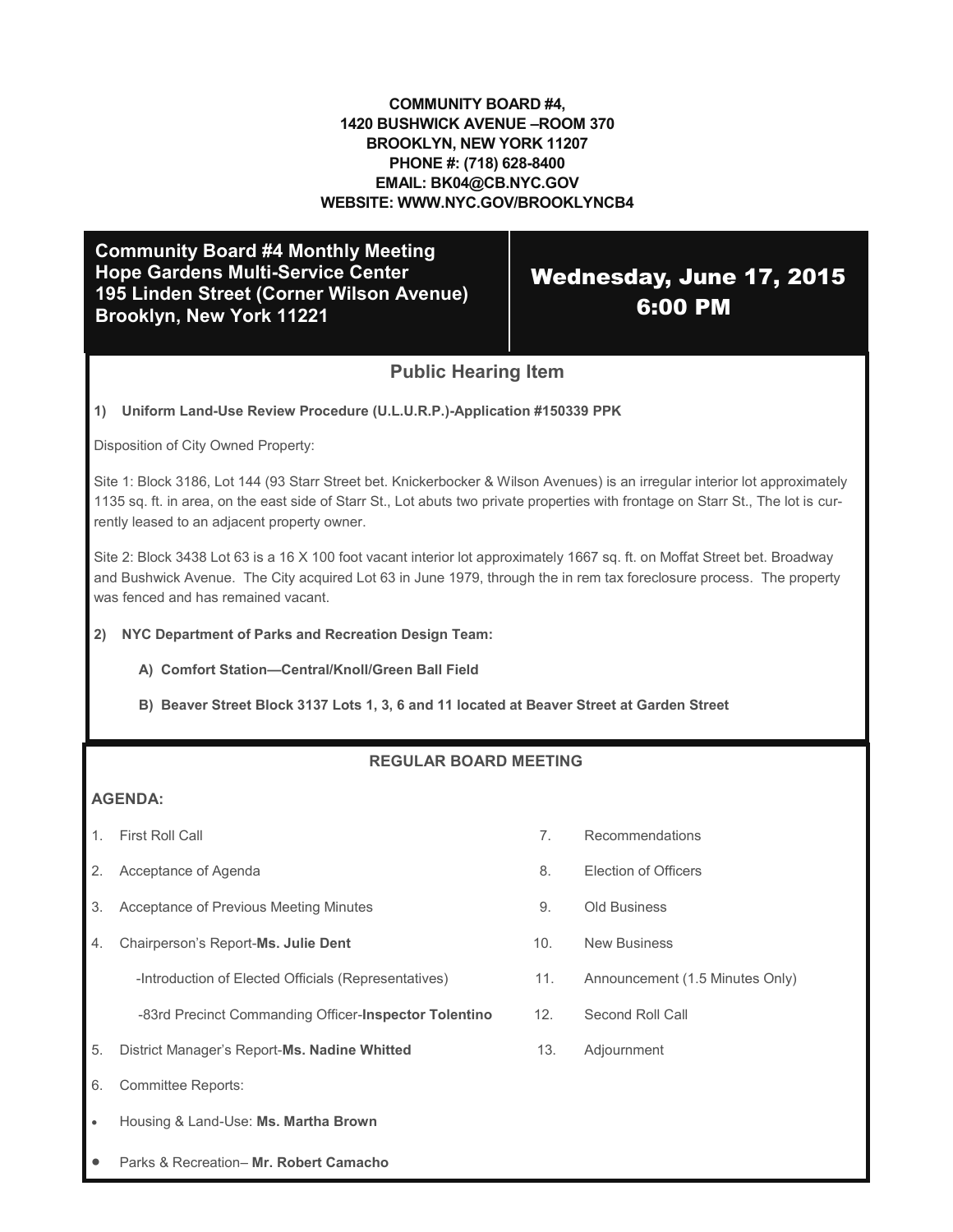

# **Pg. 2 Community Board #4**



### **83rd Precinct Community Council Meeting**

**Tuesday, June 16, 2015**

**480 Knickerbocker Avenue (Corner of Bleecker Street)**

**Muster Room, 6:30 PM**

**NYC First Lady Chirlane McCray and the New York City Department of Health and Mental Hygiene present:**

**Roadmap for Mental Health:**

**Learn about and discuss a new vision for mental health services in NYC**

**Brooklyn Session**

**Hosted by Brooklyn Borough President Eric L. Adams**

**Tuesday, June 16, 2015 / 6p.m. to 8p.m.**

**Brooklyn Borough Hall / 209 Joralemon Street, Brooklyn, NY 11201**

**Call to Participate:**

**Bushwick Famers' Market / Community Wellness Fair**

**Saturday, June 20, 2015 / 11am—4pm**

**Maria Hernandez Park (Knickerbocker Avenue @ Starr Street, Bushwick)**

**To participate, please contact Travis Tench, Director of Markets:**

**BushwickFarmersMarket@gmail.com; tel (502) 494-0628**

**More about EcoStation: www.EcoStationNY.org**

**The Life Audrey Johnson Learning Center**

**272 Moffat Street, Brooklyn, NY 11207**

**Phone #: (718) 574-0130**

**Director : Ms. Julie Dent**

**Open Enrollment for children 2.9 thru 4 years old.**

**The program offers:**

**1. Free universal pre-Kindergarten funded by Department of Education**

**2. Early learning, head start and child care**

**3. Licensed Teachers**